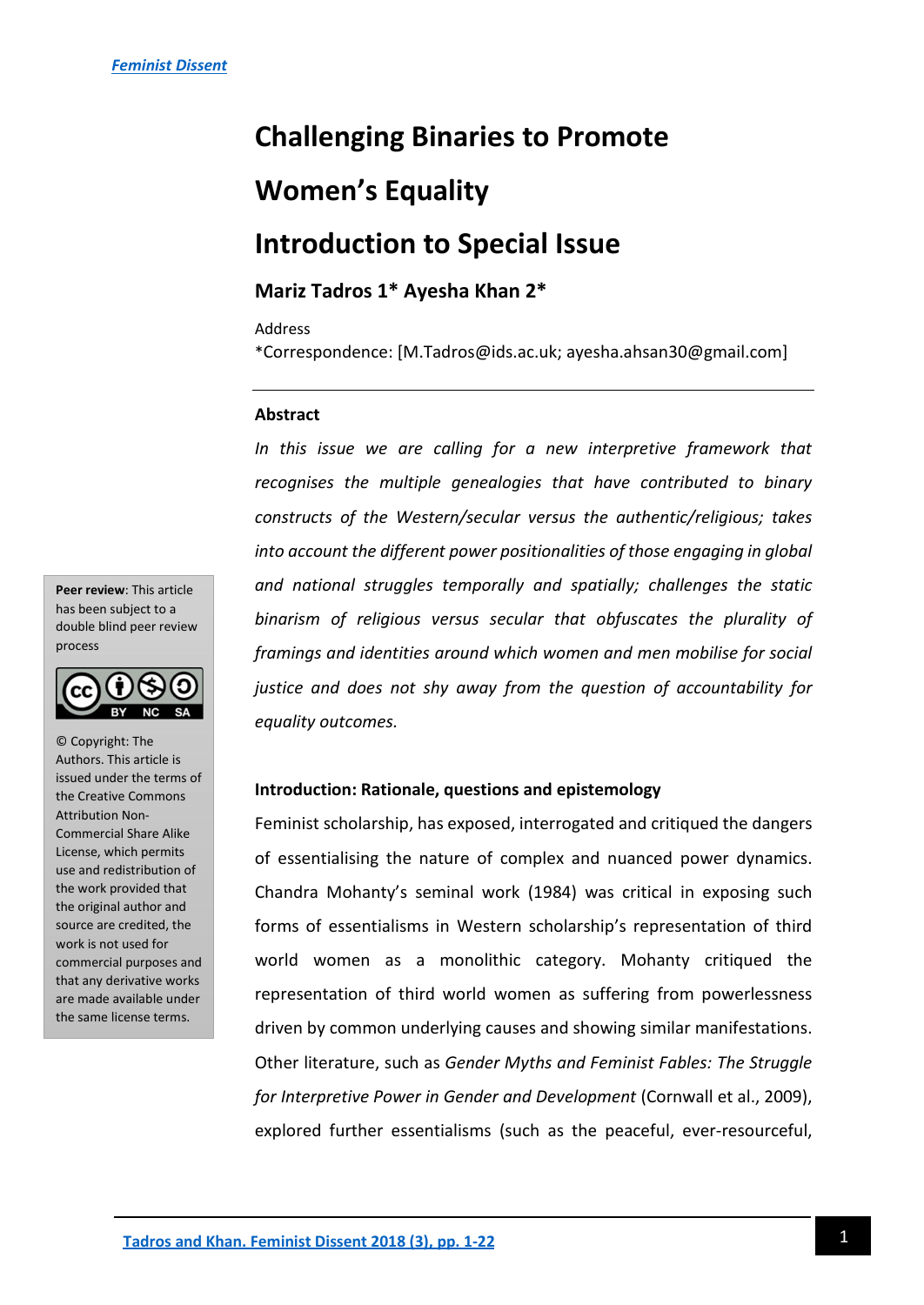perpetually resilient woman) which were underpinned by particular constructs of reified identities in the international development literature.

There is a large body of literature both from development studies as well as post-colonial and regional studies exposing the politicised constructs of binary framings in relation to Arab and Muslim contexts in the Middle East (Abu-Lughod, 2013, Hatem, 2013, Mahmood, 2011). This scholarship led to a paradigmatic shift in the area of the study of women's agency among scholars of the Middle East (see, for example, the *International Journal of Middle East Women's Studies*). The strength of this paradigmatic displacement is in its exposure of geo-strategic neo-colonialist enterprises. For example Abu-Lughod (2013) exposed how the US invoked the persecution of Muslim women at the hands of the Taliban, making the rescue of Muslim women a justification for the occupation of Afghanistan. In the post 9/11 global context, Western-based scholars (Mahmoud, Lughod, Hatem) developed this critique to broad acclaim in Western academia. Its importance also lies in exposing ways in which Western foreign policy actors politically appropriated "Muslim women" as a category to justify contemporary imperialist ventures in Muslim-majority contexts. It fundamentally interrogates an uncritical acceptance of Western liberal secular democracy as a model for other societies, and Western feminists who deride or dismiss women's experience, agency, and aspirations that lie outside this paradigm.

This scholarship critiquing Western representation of gender matters in neo-colonialist settings has challenged scholars to be reflexive about the normative biases informing interpretive frameworks. For example, Saba Mahmood's widely acclaimed work on women's participation in the mosque movement in Egypt (2011) challenged ideas that religious agency and women's rights necessarily exist in an oxymoronic relationship. In the same spirit, the work of Miriam Cooke (2001) pointed to the exercise of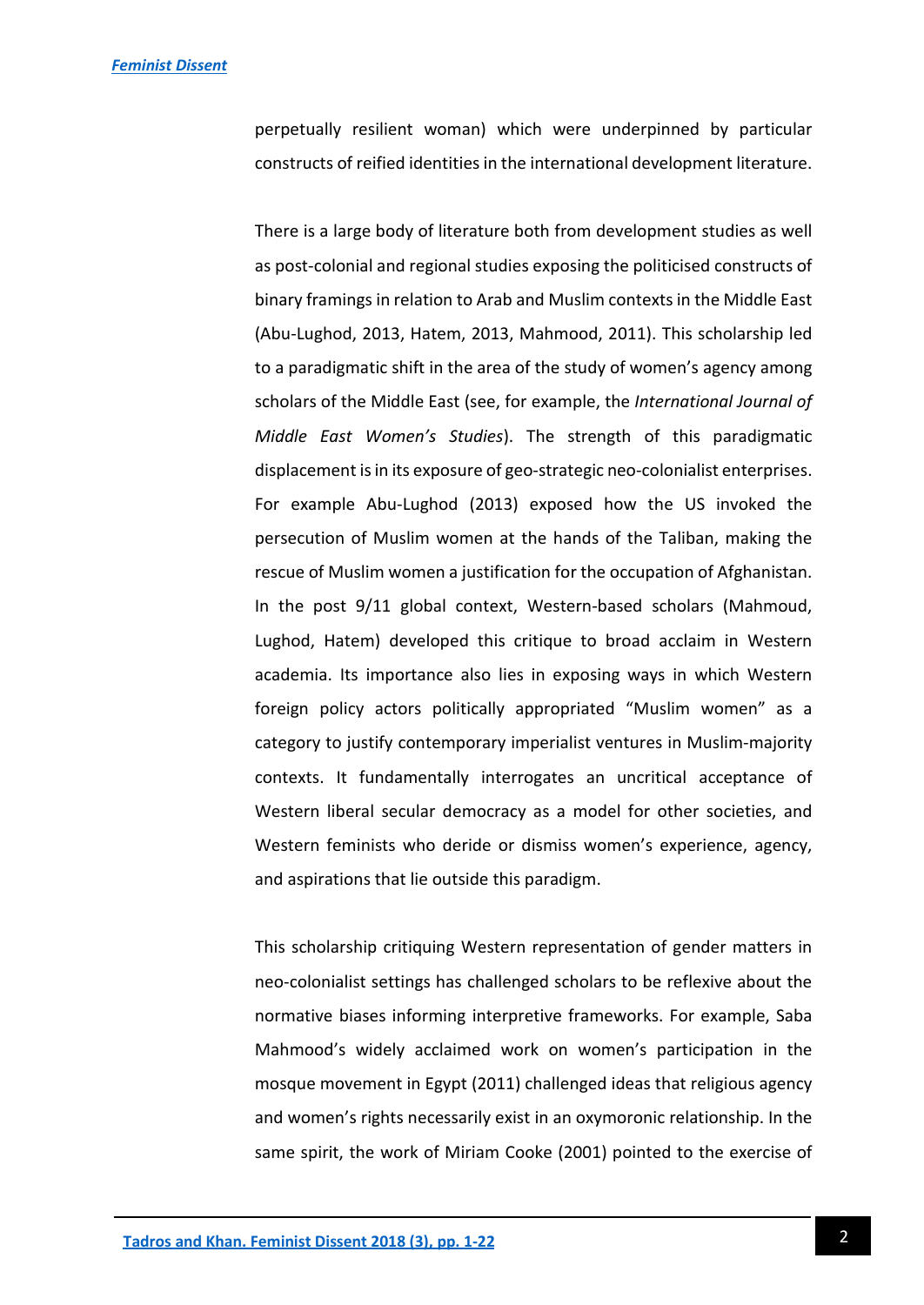nuanced and active agency among leading pioneering women in Islamic movements (such as Zeinab el Ghazali) as has Ellen McLarney in *Soft Force: Women in Egypt's Islamic Awakening* (2015).

However, we argue for a further paradigmatic shift at this moment, because the body of work that sought to challenge and displace one kind of reified categorisation prevalent in some Western feminist scholarship, that of pitting Muslim women against Western women, has paradoxically re-produced and reinforced another set of binaries around the authentic Muslim woman versus the Westernised disconnected local feminist that is already prevalent in the imaginaries of many postcolonial societies.

The irony is that while displacing particular binaries that are constitutive of highly unequal relations between the West and the Global South, some feminist scholarship often produced in the West (Mahmood, 2011, Abu Lughod, 2013), has reproduced another set of binaries which inadvertently serve to entrench the power base of local actors whose agendas are to circumscribe the rights of women and vilify those that advocate for gender justice, all in the name of fighting imperialism. This is in no way to suggest there is a deliberate collusion between Western based feminist scholars who have challenged the representation and political appropriation of women by Western policy makers and in academia and the ultranationalists and fundamentalists who have widely championed the same grievances. Rather, it is to make the case that there are some glaring similarities in the binaries that have emerged in Western-based feminist post-colonialist literature and those that are deployed to counter gender equality agendas within Southern contexts.

At a workshop held in the Institute of Development Studies, Brighton in November 2017, scholar-activists from Egypt, Tunisia, Pakistan, Bangladesh and Nigeria (contributors in this issue) questioned and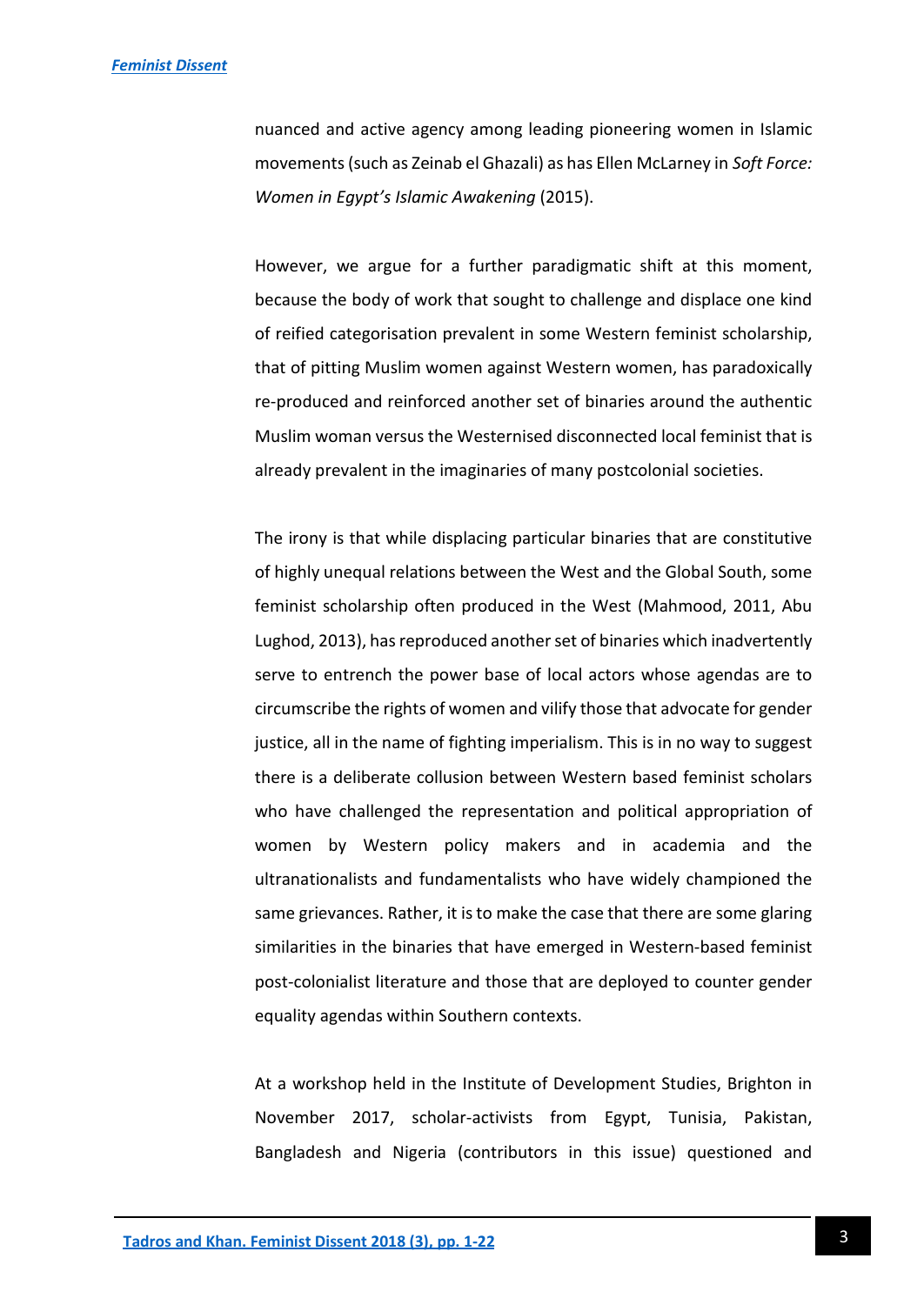unpacked binary framings as they applied to their contexts. Professor Deniz Kandiyoti and Dr Rashmi Varma contributed to the workshop as critical allies, interrogating and challenging propositions, exposing areas requiring sharper iterations of ideas and providing critically important insights from the Turkish and Indian contexts as well as cross-country comparisons. These binaries share similar patterns despite being spread across three regional settings (Africa, Middle East, Asia). They all conflate feminists with the secular/elitist/Westernised in their societies, and nonfeminists, with the pious, traditional and authentic. This prompted us to interrogate these binaries through a cross-country critical inquiry informed by the following three questions: (1) How have binary framings of women's agency and identity influenced gender equality struggles for women's empowerment and pathways of accountability? (2) How have politicised appropriations of imagined cultures and traditions, homogenised religious norms and anti-imperialist discourses influenced activism around empowerment and accountability for women's rights domestically? (3) What kind of counter-framings and narratives would be helpful to challenge such binaries and enable local gender equality advocates to redress norms and values that circumscribe women's rights?

These questions were informed greatly by both our standpoint and positionalities. We all hold feminist standpoints, in the sense that we all have a commitment to addressing patriarchy and unequal gender relations in their myriad forms and manifestations. Whether we choose to use feminist language in our framings in local struggles is not uniform, neither is the priority issues around which we mobilise or struggle. Our feminist standpoint reflects an analytical lens as opposed to a prescriptive blueprint. In other words, in empirically engaging with our subject matter, we are conscious of gender power relations as opposed to using a number of normative yardsticks as to what equality on the ground should look like.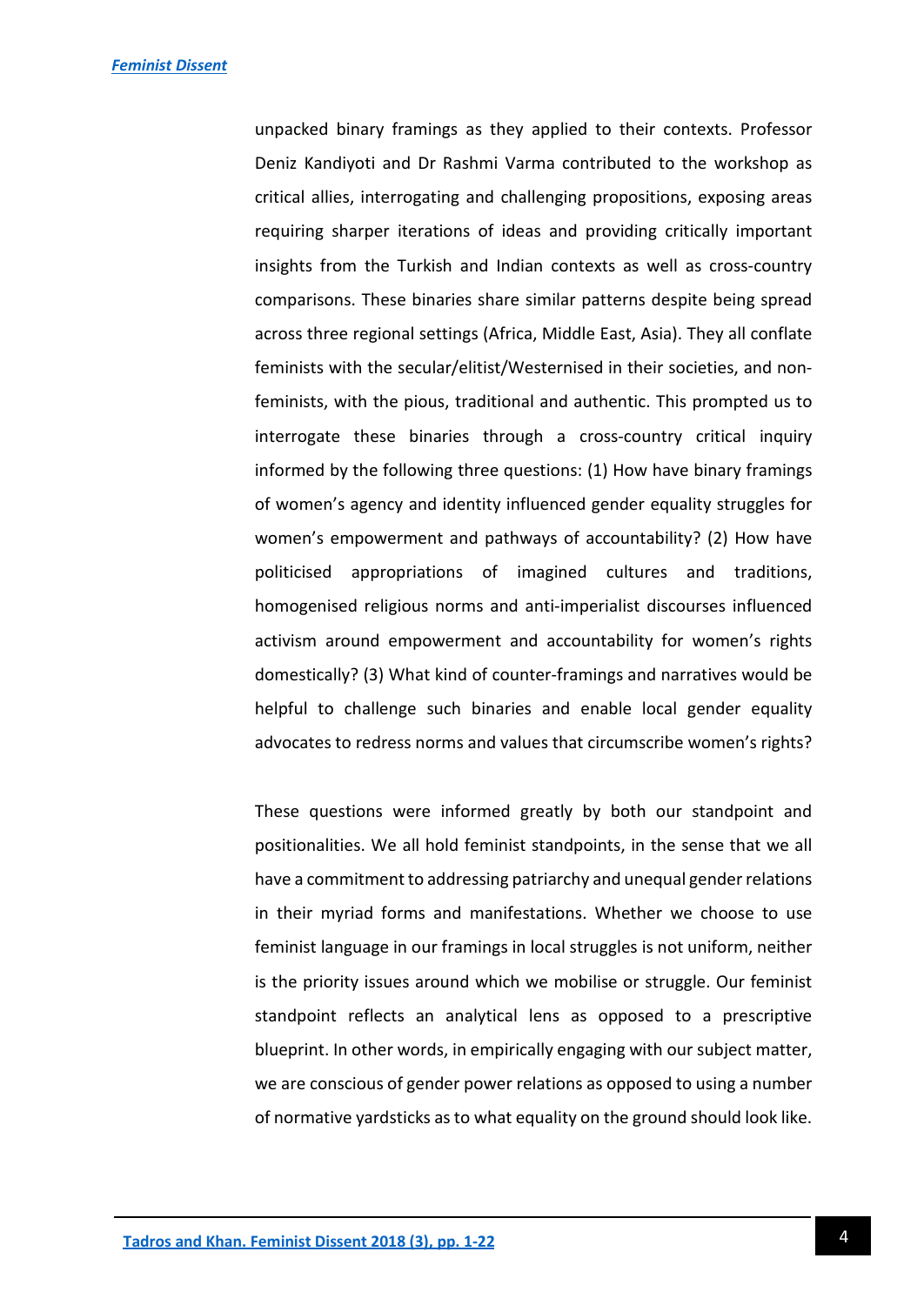Our positionality – how we situate ourselves within our domestic and global power configurations is also both similar and different. On the one hand, as those with experience in working with academia in the West, we have a strong appreciation of the significance of historical and contemporary scholarship that exposes Western imperialism both in scholarly and in political endeavours. On the other hand, we are all deeply committed in practical ways to local emancipatory struggles in Tunisia, Bangladesh, Egypt, Pakistan and Nigeria. All of us are active in championing women's rights as well as other justice struggles. Despite our highly different positionalities, we all felt a sense of urgency in articulating why a discourse and set of practices produced in the West to challenge Western normative frameworks and power relations with the rest of the world does not have the same impact of challenging inequality and injustices when it travels to our local contexts (see Elsadda, this issue). Our engagements with local struggles, as complex and turbulent as they may be, have also made us interrogate whether we need an interpretive framework that is far broader than one that restricts gender activism to two binary constructs, that of the Western areligious elitist local feminist versus the local indigenous religious authentic non-feminist.

#### **Unpacking Genealogies**

Post-colonialist and post-feminist scholarship has suggested that the 'otherisation' of the Global South began in the West. Edward Said (2001) in *Orientalism* elucidated how Western discourse represented the Muslim world in ways 'antithetical' to a superior West. Hall (1992) elaborates on the theory, extending it beyond the Muslim world to speak of a discourse of 'the West and the rest', intended to justify and rationalise Western hegemony. One of the dimensions of the West and the 'rest' as a discourse is that it rests on stereotypical dualism reducing complex realities to two categories, one with positive attributes and the opposing one with negative. The West came to be attributed with all that is normatively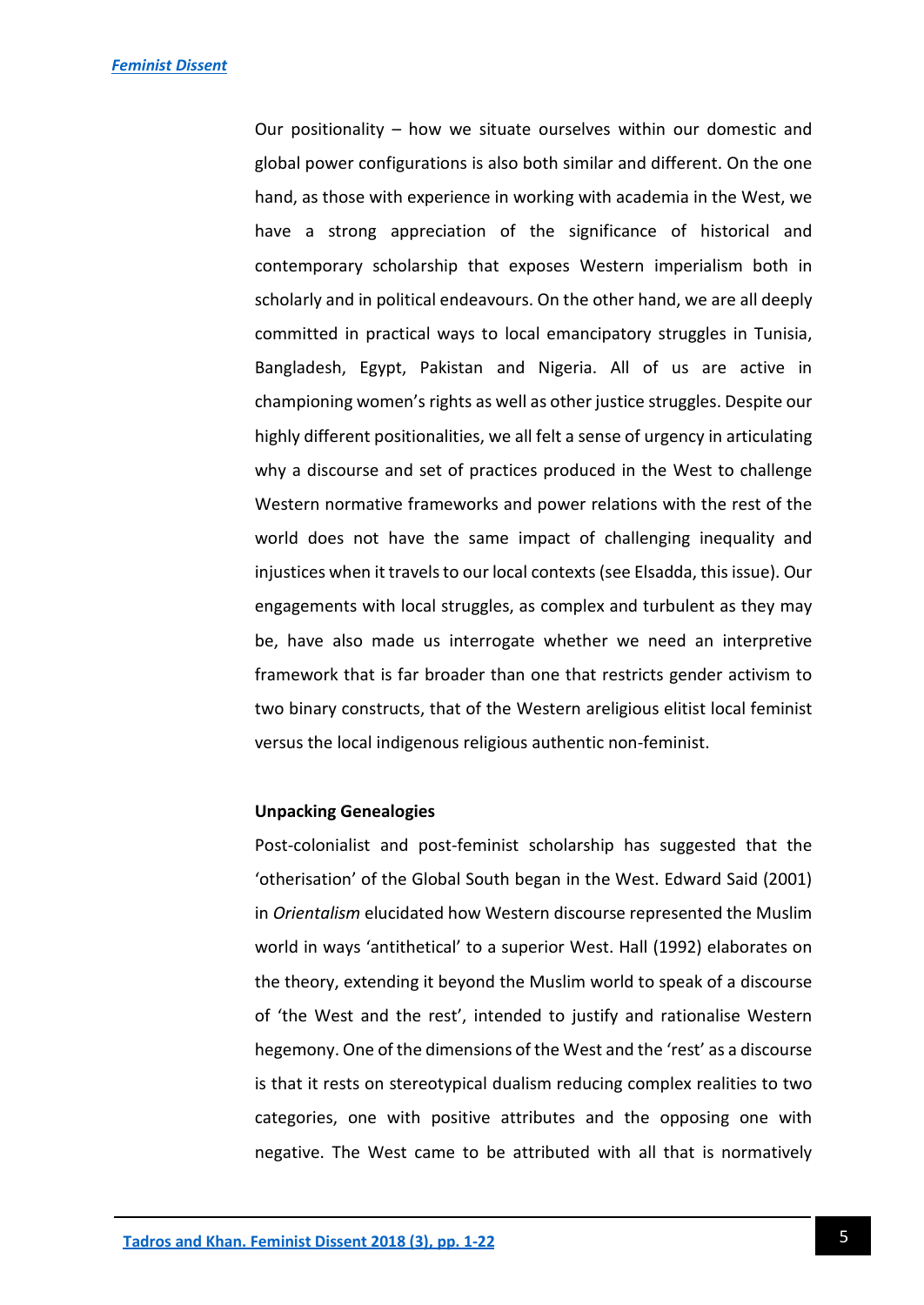considered good and the 'rest' the non-Western world with normatively negative 'other'. In exploring Western representations of gender relations, some post-colonialist feminist scholarship has also sought, in the same vein, to expose how particular narratives also 'otherise' women belonging to Islamic groups, suggesting that the genealogy of such constructs lies in Western imperialist enterprises.

There are two main challenges in the US/Western political appropriation of women to justify occupation theory which circumscribe its universal explanatory power. First, the political moment in which the US was the sole hegemon ideologically and militarily has shifted. The geo-political moment of the 20<sup>th</sup> century has passed. The US is no longer the uncontested superpower; the promotion of a neo-liberal democratic order globally is faltering. This is not to suggest that US and Western military imperialist interventions have ceased, nor that the liberation of women is no longer used to justify operations (e.g. US troops were in Iraq to "save" Yazidi women from ISIS in 2015). However, there is a growing scholarship suggesting that the post-Cold War geopolitical moment has shifted. As Brands and Edleman (2017, no page no.) observe,

The defining features of that period were uncontested US and Western primacy, marked declines in ideological struggle and great-power conflict, and remarkable global cooperation in addressing key international-security challenges. Now, however, the world has returned to a more normal - which is to say, more dangerous and unsettled - state.

This is particularly important for many of the country contexts analysed in this special issue; ideological struggles are intense: certainly Western liberal democracy does not have the currency it had at the beginning of the 20<sup>th</sup> century. Formal procedural democracy is under fire, giving way to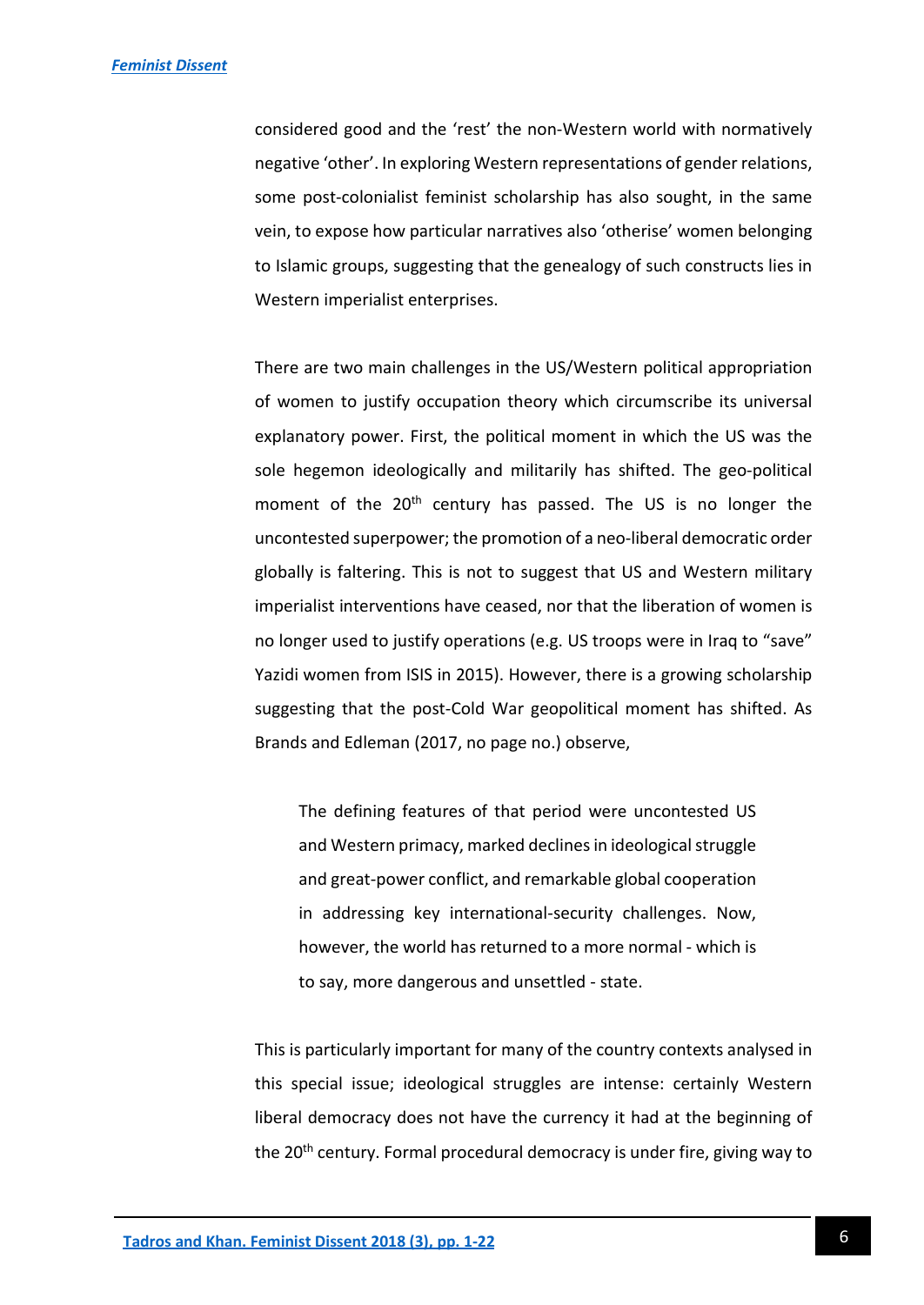resistance through unruly politics as well as highly reactionary populist stirrings. Imperialist military operations are being undertaken by a wide array of local, regional and global actors, with Russia and the Gulf for example playing an extremely powerful role in the Middle East but also their impact, in the case of countries such as Saudi Arabia extending well into Pakistan, Bangladesh and Nigeria. The implications of these tectonic global shifts is that analysing Western foreign policy statements and Western discourses on gender politics in the Global South neither represent the hegemonic narrative (since there are competing ones) nor do they have the explanatory power for geo-strategic manoeuvrings that they once predominantly had. This is in no way to suggest that dynamics of racism, orientalism, Islamophobia are not thriving globally, only to suggest that they are in existence simultaneously with other forms of 'isms' for which Western hegemonic power has limited explanatory power.

Elsadda's elucidation (this issue) of Said's 'Travelling Theory' (1983) proposition is highly relevant in recognising that power dynamics are – in the literal sense- on shifting grounds. This represents the second tension in the scholarship critiquing Western framings of gender politics in predominantly Muslim majority contexts: its limiting, indeed, potentially counter-emancipatory impact when travelling from one discursive context to another, where the power configurations are so different. She astutely observes:

A critique of the manipulation of rights talk to justify imperial interventions by the US and its allies is a critique directed at the dominant discourse of the powerful in favour of, and to empower, the voices of the marginalised struggling to be heard. But, extending this critique of rights to cast doubt on and undermine the credibility of women rights activists or groups, in Egypt or Palestine, becomes a weapon that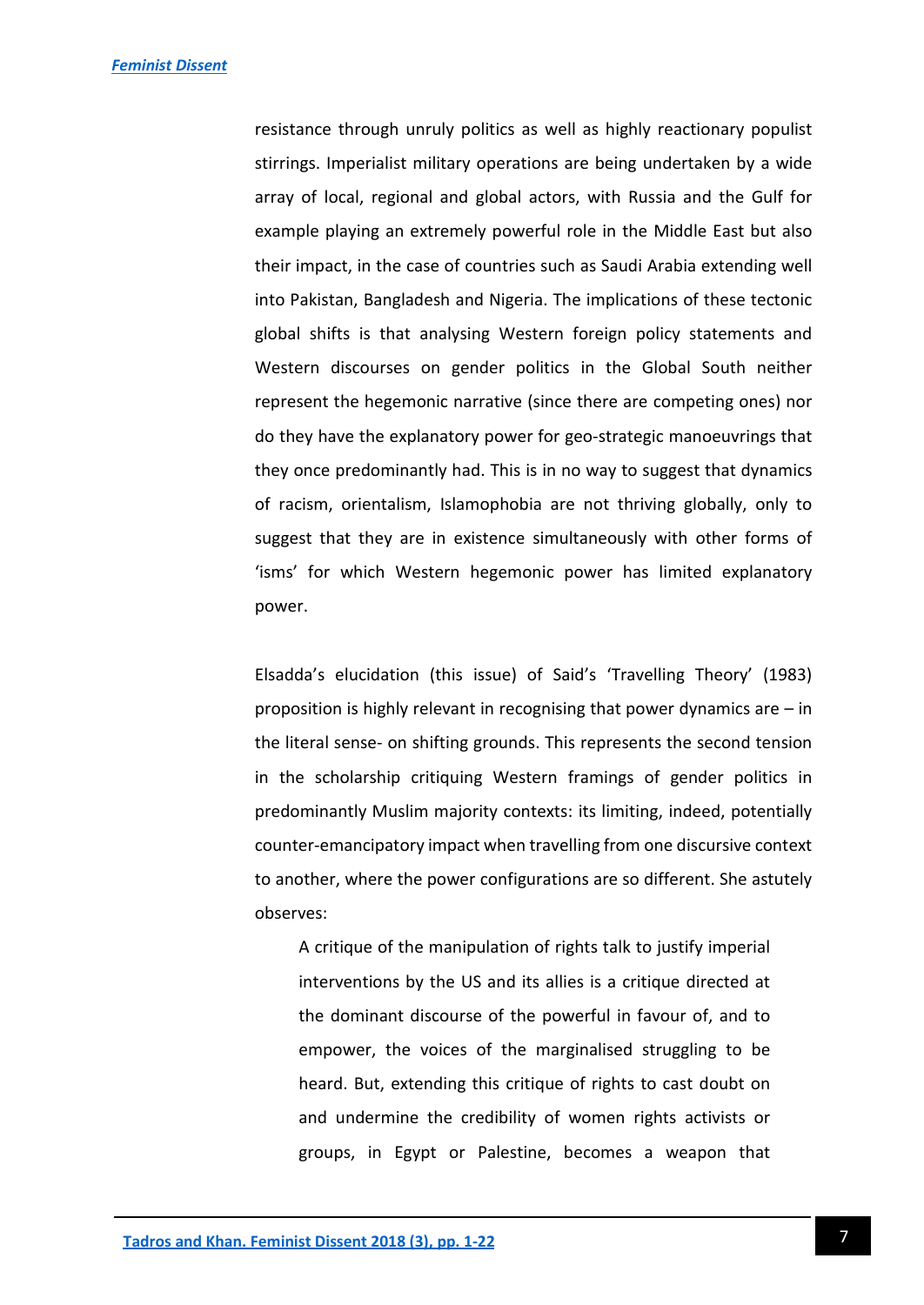consolidates dominant discourses of authoritarian regimes and silences the embattled voices of marginalised groups.

Without falling into Middle East exceptionalism or arguing that dynamics in one context are not replicable in another, what is suggested here is that any power analysis of actors, relationships and outcomes will necessarily expose different power differentials from one setting to another. Elsadda proposes that the deployment of human rights frameworks and instruments will inevitably mean different contestations of power from one context to another not only because the actors are different but the process of interpreting, adapting and channelling such instruments will be different. In some cases as Khan and Kirmani point out in this issue, where it serves to challenge those abusing power in one context, it serves to undermine and mute those challenging the usurpers of power in another context. For example, in Pakistan's conflict-affected north-west, some Western donor agencies have begun to support faith-based NGOs and alternative dispute resolution with tribal councils, or *jirgas*, out of regard for traditional and so-called culturally appropriate institutions. However the spontaneous emerging of youth activism together with new feminists groups in the region reject this approach, that suggests their rights be somehow mediated through faith-based or traditional structures. They demand the formal court system be improved and that people be granted their full constitutional rights from the state instead.

Moreover, an analysis of local discourses of domestic political struggles in Bangladesh, Egypt, Nigeria, Pakistan, and Tunisia suggests that the genealogy of binary framings may not lie singularly in Western political projects or historical trajectories as feminist and orientalist critics propounded. Binaries emerge at times of political turbulence and dramatic change - when there have been contending imaginaries of the 'us' - which require an identification of 'them' - particularly in postcolonial societies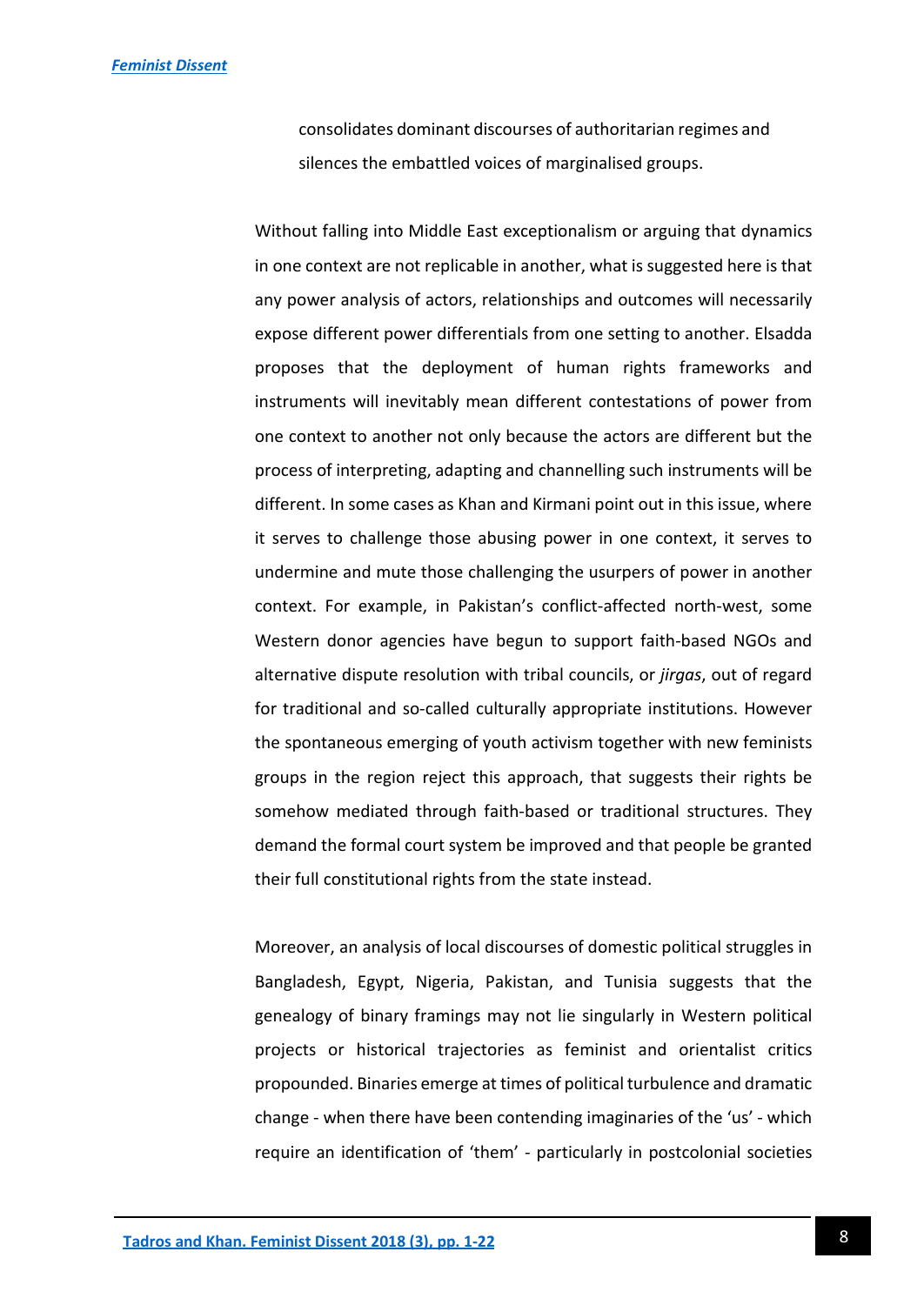seeking to reinvent themselves in the postcolonial era. In Egypt, though, binaries emerged even earlier. It was against the downfall of the Ottoman Empire and under the occupation of the British colonialists, that the Muslim Brotherhood, the first Islamist movement committed to the instatement of a modern state run in accordance with the Shari'a emerged - just five years after the emergence of the first Egyptian Feminist Union in 1923. It was also less than a decade after the Balfour Declaration committed to supporting a Jewish presence in neighbouring Palestine. In such a context, we trace the genealogy of the emergence of a particular binary – that of the religiously, pious Muslim woman versus the deceived, deceptive Western anti-religious feminist. Such a binary could not be disentangled from the broader political struggles of the time.

This issue is rich with examples of the political importance of binary framings. The Muslim Brotherhood labelled Egyptian women who championed women's rights as being corollaries of the Western-Zionist political project to bring down the Muslim family (see Tadros, this issue). The genealogy of an authentic 'African', religious, traditional versus an estranged, non-Muslim, inauthentic people (which came to be played out through the prism of women's bodies and rights) was made in a political juncture of democratic transition in the 1990s during which advocates for the instatement of Shari'a law in northern Nigerian states emerged. These binaries were part of a broader political project of rejecting Westerninspired governance models, due to disillusionment with democracy and governance practices by the state, juxtaposed with a glorification of the instatement of a 19<sup>th</sup> century Islamic system of governance whose demise was brought about by British colonialism (see Chitra Nagarajan, this issue). In that sense the binary distinguishing the traditional, authentic Muslim woman from its secular 'other' was informed by the broader political imaginary of what system of governance would represent a break from colonialism.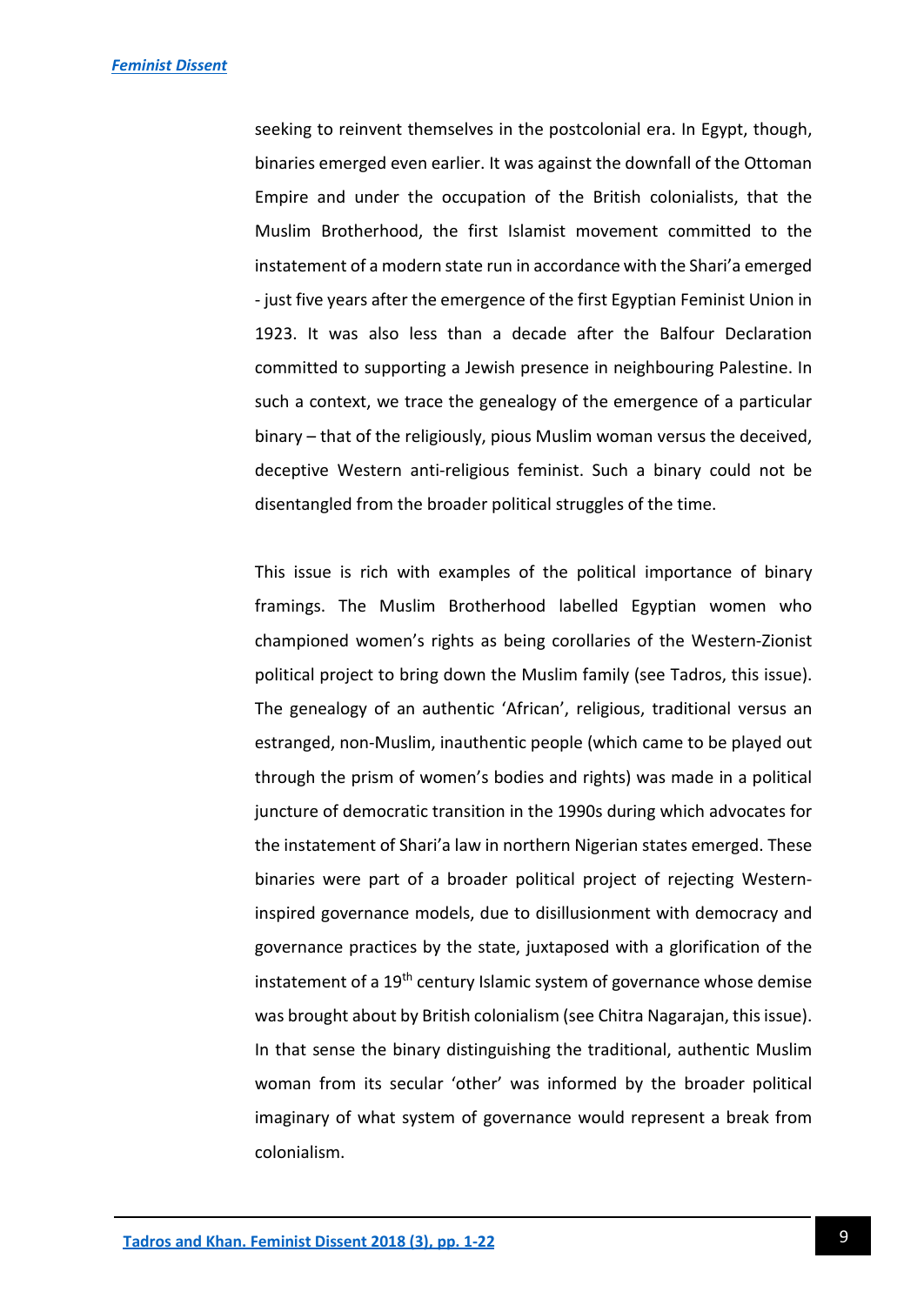In Bangladesh, it was also against the background of colonialism that the genealogy of a 'Muslim/religious/moral/authentic/traditional' or 'Bengali/secular/immoral/Westernised/ modern' emerged (Sohela Nazneen, this issue). As in Nigeria, Egypt and Pakistan, women became the markers and bearers of contending visions of what the new nation represented. In the context of the emergence of an independent Pakistan as a homeland for India's Muslims, religious leaders founded political parties, such as Muslim Brotherhood's parallel in South Asia known as Jamaat-i-Islami, in an effort to shape it into an Islamic polity. This played a key role in the country's unresolved identity debate in which the status of women continues to feature as a fiercely contested area, rendering female subordination somehow inextricable from the so-called "ideology of Pakistan". In Tunisia, in the 1980s, this divide involved supporters of 'modernity and contemporality' (*al-hadatha wa-l-mu'asara*) on the one hand, and supporters of 'tradition and authenticity' (*al-turath wal-asala*) on the other.

The recognition of these genealogies of binary constructs poses a significant challenge to post-colonialist scholarship that singularly focuses on Western discourse as the site for the creation of these 'stereotypical dualisms' (Hume in Hall 1992). These genealogies show that though the dualisms are very similar, the actors and political agendas behind them are evolving and shifting until today. For example, Chitra Nagarajan writes that in Nigeria, the notion of an authentic African suggested a deliberate break with the colonialists (and the West more broadly) but also feminists as well. In Bangladesh, Sohela shows that the word 'capitalist' was added to the secular/elitist side of the binary by Islamist groups in critiquing development programming; overlapping in part with the Left in its critique of economic liberalisation and the abandonment of socialist principles in the wake of heavy Western donor support for political and economic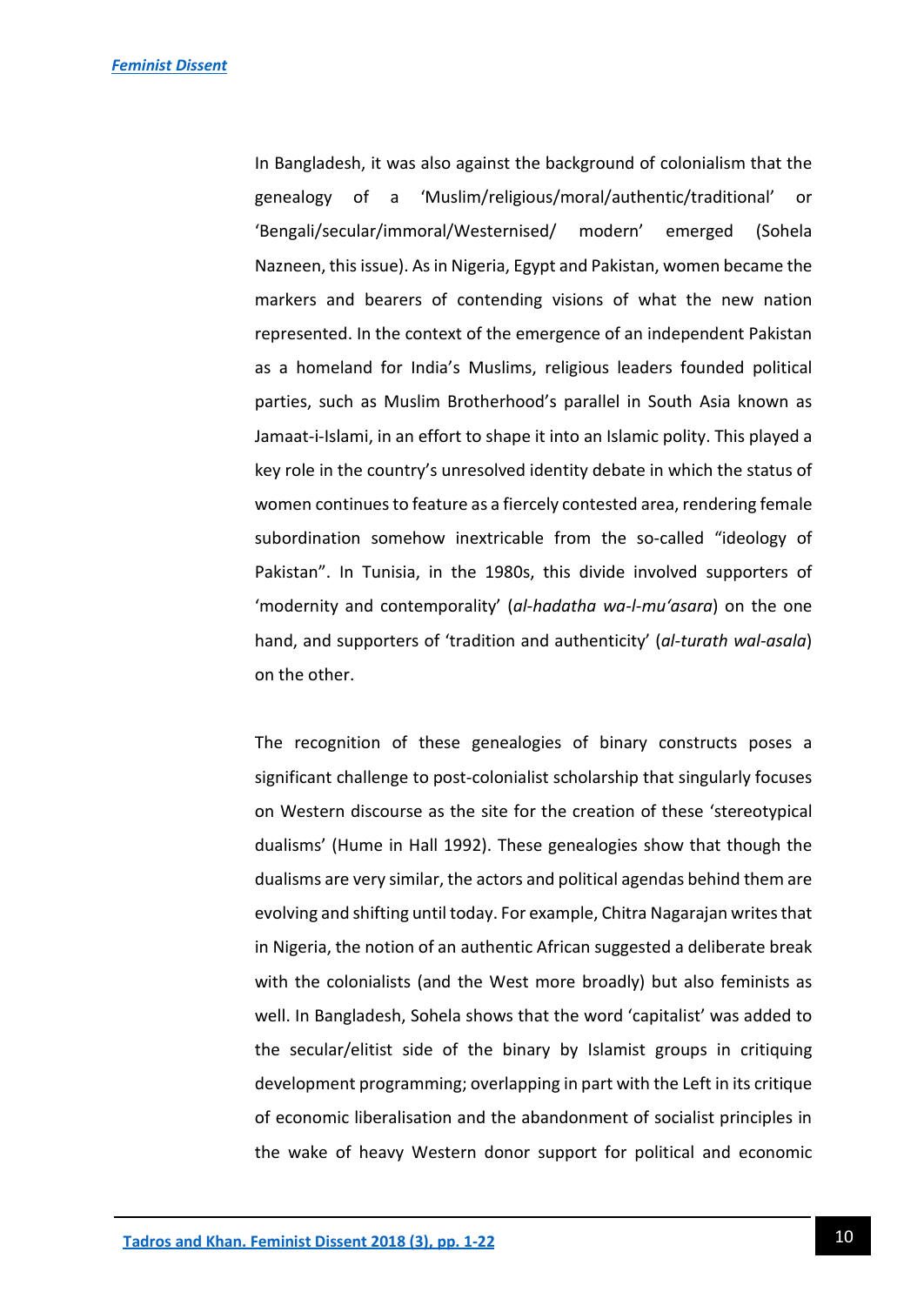liberalisation aid programmes. In Egypt, the word 'Zionist' was added to the list of secular attributes. In Pakistan, the emergence of feminist activism in response to the Islamisation process led by a military regime in the 1980s created sharp polarisations, synonymising Islamists with retrogressive social, political, and economic platforms, as against progressive, liberal, pro-democratic and secular forces which were virtually silenced until women mobilised on the streets.

In Tunisia, such binary framings were fairly new constructs, emerging in the post-Ben Ali transition where deep fault lines emerged between Islamists and secularists as demonstrated for example in the struggle over the constitution. In what was an essentially political struggle between different political factions, new framings emerged, representing the secularist women as morally loose and areligious in contrast with the pious religiously observant women of the Nahdha Party, for whom a new term was coined to describe their female members ('Nahdhawiyat'). These women became pitched against the activists who were not referred to as feminists but as 'secularists'.

Bangladesh, like Tunisia, initially established its post-Independence identity in 1971 as a secular state in a conscious effort to contrast with Pakistan and distance itself from the religious Right that had collaborated with the Pakistan army to repress its liberation movement. As Sohela Nazneen explains,

Given that a common religious identity had failed to deliver on development and national unity, and Bengalis had mobilised around cultural-linguistic identity and secularism, meant that after independence Bangladeshis had a difficult time reconciling both identities in the political sphere. (this issue)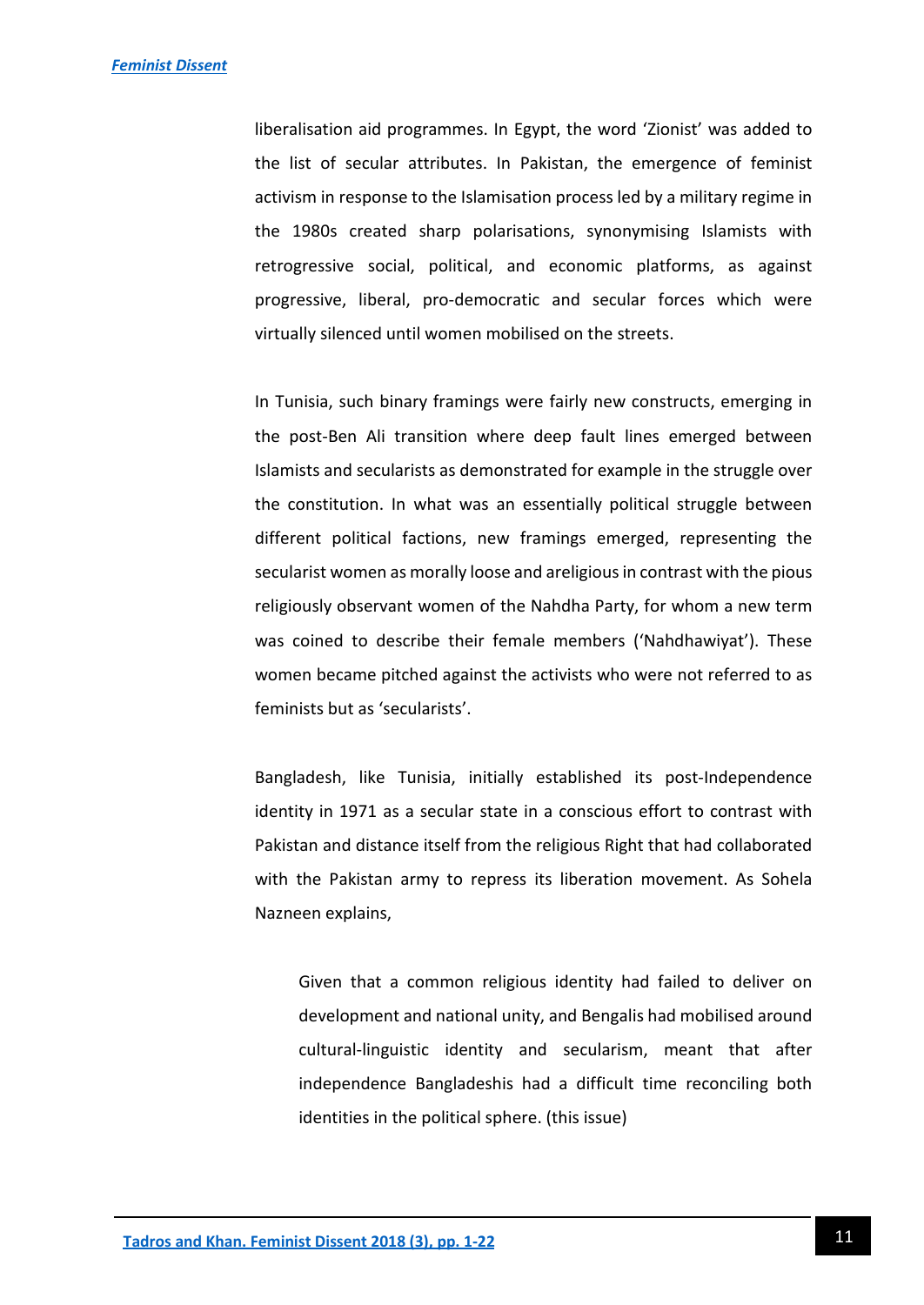The two identities were pitted against each other in the political domain, a feature which still characterises the country's political landscape today, gradually eroding the secular identity of the state. Women activists implicated themselves with this contestation directly, as the most visible among groups protesting against Islam being declared as the state religion in 1988. Activists' expansion into development work and the NGO sector contrasted with the religious Right's circumscribed view of women's role in society, thus feeding a narrative of activists as agents of capitalism/imperialism/secularism and immodest Western women.

These contending genealogies of binary narratives necessitate a paradigmatic shift in our engagement with post-colonialist and postfeminist critiques of Western narratives on gender relations and hierarchies on a number of accounts. First, just as the "woman question" was part of a broader Western political project, so too in all of the five cases above, the ordering of gender roles and relations is part of a broader political vision (whether, for instance, to establish a Caliphate or a modern nation state run in accordance with Shari'a) which is hegemonic in its own way, in particular in its homogenising impact on politics and society. In the case of Pakistan, Bangladesh and Nigeria, in particular, the role of Saudi Arabia in expanding its own Wahhabi ideological mantra across Muslim speaking countries represents an encroachment on popular expressions of religiosity, even if not imposed through military might. What is suggested here is that while scholarship that has exposed the political instrumentalisation of the "woman question" in Muslim contexts for broader political projects has been critical for understanding hidden power exercised by the West, so too, there is a need for understanding how the political instrumentalisation of the "woman question" by local power holders, be they state or non-state actors, is deployed for the expansion of their power.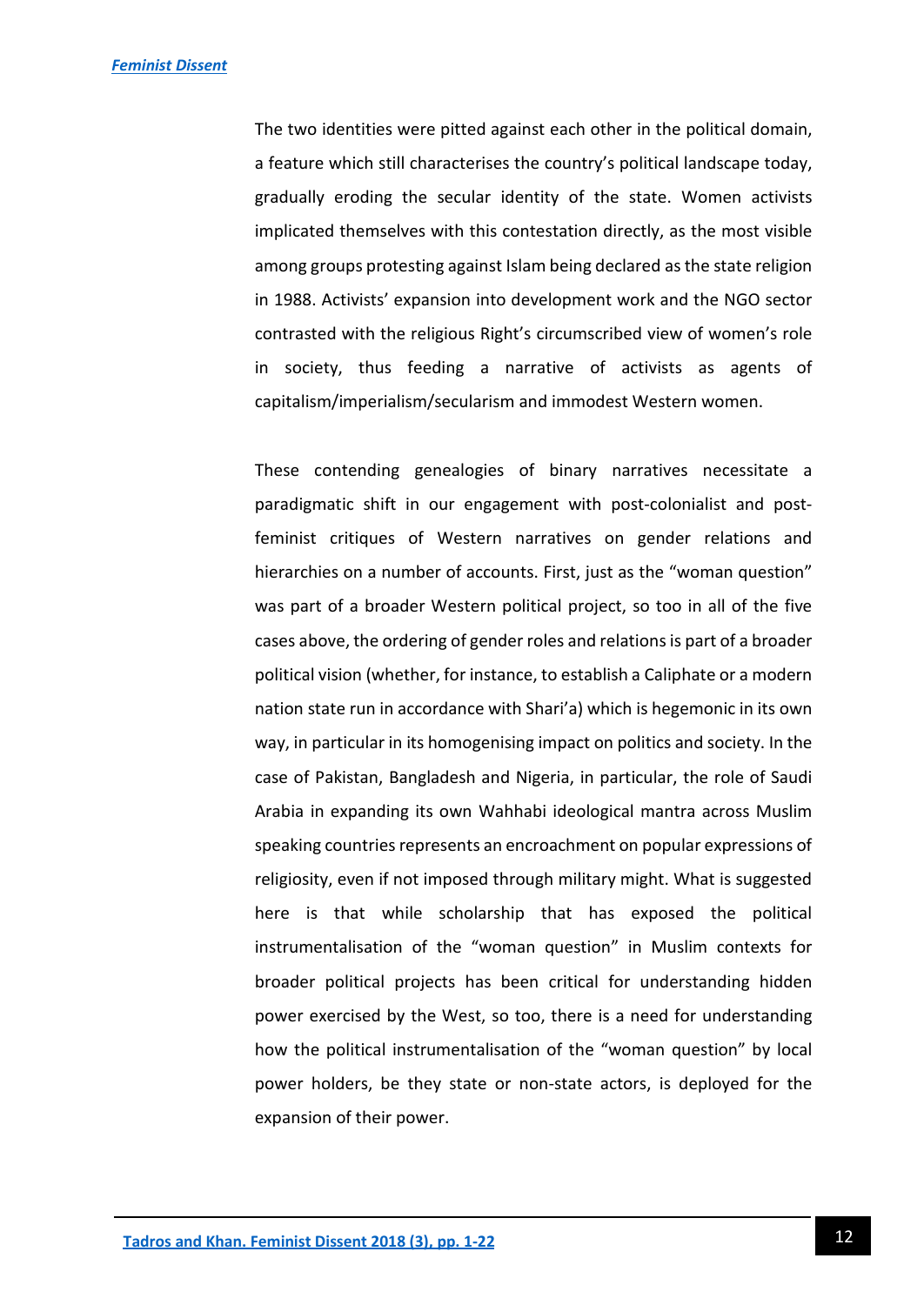The obscuring of genealogies of binaries embedded in local and national level power struggles in the work of Mahmood, Abu-Lughod and others has also meant that their impact on local gender equality struggles has not been captured. The unpacking of Western discourses has been extremely important in bringing to the fore the dynamics of Islamophobia and orientalism. However, the impact of binaries construed by Islamists and ultra-nationalists on local champions of women's rights has gone unrecognised by Western scholars critiquing orientalists. Within their countries, women who advocate for rights are represented by their adversaries by use of such binary constructs; they are termed immoral, irreligious or atheist, and Western agents, as in Bangladesh, Tunisia, Egypt and Pakistan. This vilification of women's rights activists aims to delegitimise the causes they champion and has placed activists at considerable risk to their personal safety (see Grami, this issue).

While we recognise that the critique of imperialism's role in 'otherising' and essentialising women and men from the Global South has been important in exposing the levels of intolerance and racism, it is important to equally recognise the historical origins of the binary framings in the local discourses of Islamists and ultra-nationalists too. It is also pertinent to recognise the effect of Islamists and ultra-nationalists' use of binaries against local women's activists. This was, and still is intended to show the superiority of their political vision and agenda, and difficulty in accommodating other contending visions – particularly secular ones. In other words, campaigns were not initiated with the view of supporting a *non*-feminist vision, but a deeply *anti*-feminist agenda.

Moreover, the deployment of binaries by local power holders served not only to defeat the cause of expanding women's rights but also represented a direct inciting of hatred against the advocates themselves. This is in particular in highly conservative contexts where concepts of honour,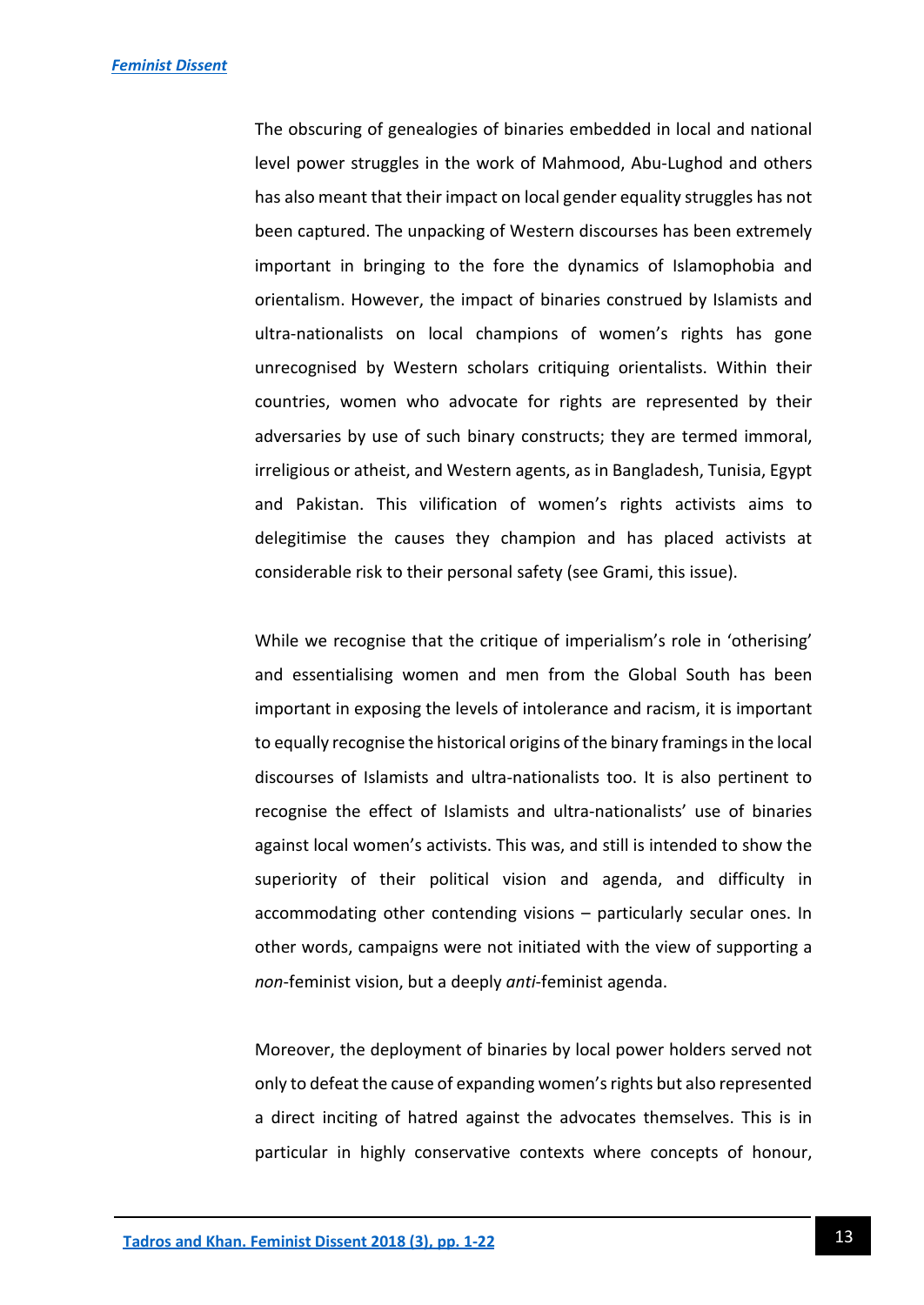morality and piety heavily influence social relations. Amel Grami's description of the vilification of Tunisian women activists by the Nahdha Party and the Taliban's assault on Lady Health Workers in Pakistan are poignant cases in point (Khan and Kirmani, this issue). In a bizarre confluence of their anti-imperialist stance and the Taliban's objection to women's presence in the public sphere, LHWs are being killed for participating in the polio vaccination campaign (militants accuse it of being a US campaign to secretly sterilise male Muslims); militants also accuse them of soliciting illicit sex during their door to door delivery of health services, which further puts their lives at risk.

#### **Pathways of Resistance**

The rich empirical history of pathways of resistance presented in the case studies in this issue allows us to inductively consider interpretive frameworks that are premised on grounded theory. Their cross-country similarities, along with local particularities, deeply challenge the relevance of binary framings as they are dynamic and fluid expressions of collective agency demanding accountability in the form of justice and equality.

In Tunisia, women scholar-activists from the Ecole Tunisienne engaged deeply with religion in order to advance gender-inclusive visions of society, yet they were neither anti-religion nor anti-feminist. Most importantly, they wielded authority and influence in the Tunisian context as knowledge-bearers though they did not belong to Islamic parties or movements nor did they necessarily engage in the religious performative of attire and speech associated with piety. Through a constellation of factors, including their mobilisation, they were successful in creating a popular movement against the proposal to substitute the word 'equality' for 'complementarity' in the Tunisian constitution.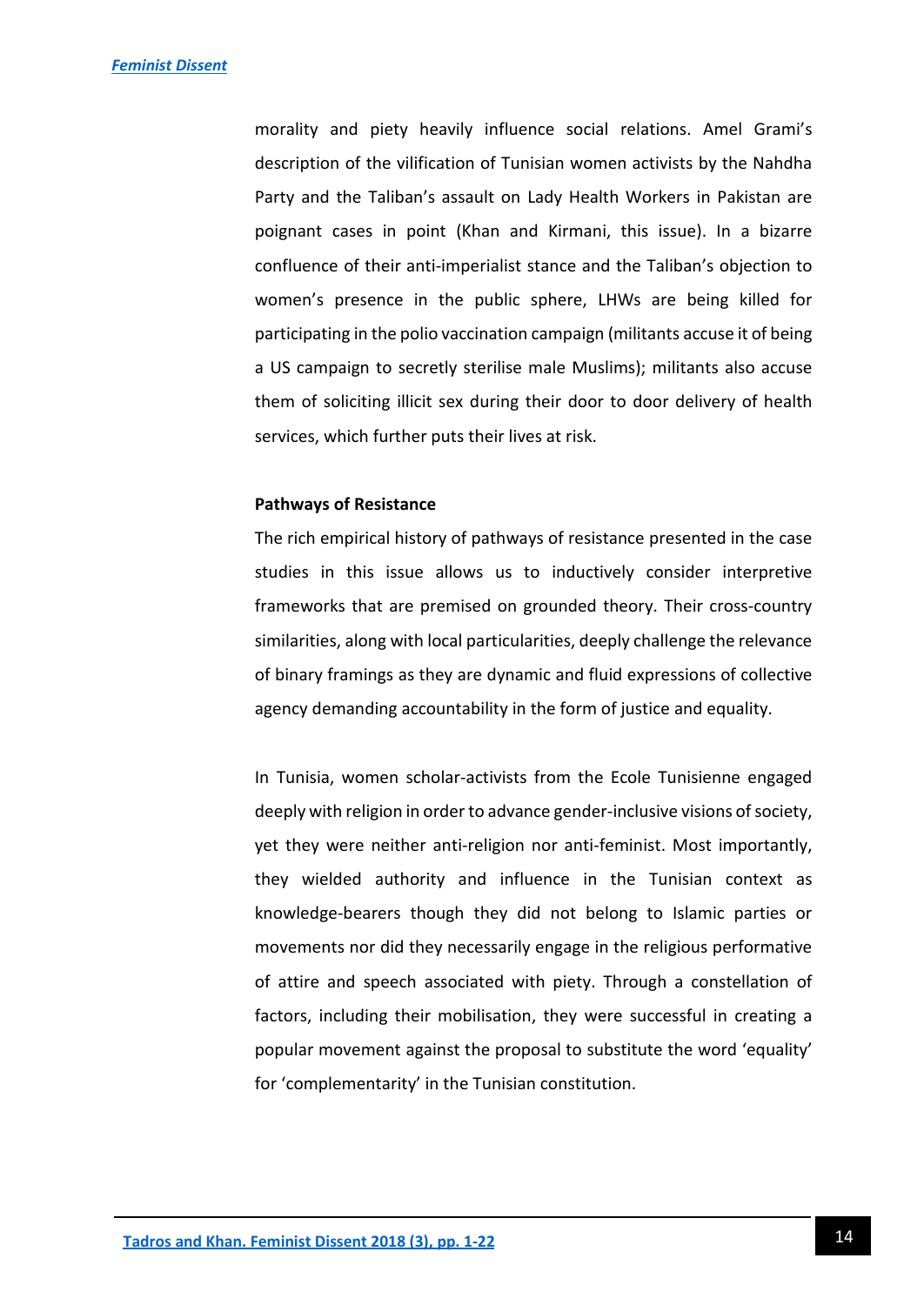Nazneen describes in careful detail how women activists have been subjected to binary framings in their struggles over women's rights as well as employed such framings to make claims from the state and win over unlikely allies in their campaigns. But eventually, the mobilisation against Islam being declared state religion proved a turning point and they began to clash more openly with Islamist groups over a series of issues. The Taslima Nasrin affair, the use of *fatwas* (religious edicts) against rural women, and the post-Beijing national policy for women, all proved to be a rich site for contestation and brought home the reality that rights-based activists did not have a unified stance and had insufficient street power to effectively steer policies in their favour.

However, in Pakistan women's rights activists initially used religious arguments to resist the state-led Islamisation in the 1980s, but eventually decided to abandon that strategy as the discourse in Islam was dominated by fundamentalist actors, backed by the state, and revisionist or modernist Islamic thinkers almost completely excised from public discourse. Instead, activists decided to establish their secular position in an environment in which even more progressive political parties have abandoned secular stances for fear of being labelled atheist or pro-Western. While the public debate over religion has ceded almost completely to fundamentalist dominance, Khan and Kirmani point out that social and political action at the grassroots level for gender justice appears not to engage with Islam at all. For example, women in areas affected by the Taliban insurgency are demanding their voice be heard in the political reform process, and join with a youth-led initiative (Pashtun Tahaffuz Movement) to push for their rights and the tribal belt's full integration with the state judicial and administrative system. Lady Health Workers have successfully mobilised for their rights as workers, repeatedly demanding the state account for its promises to deliver higher salaries and full benefits for these front-line primary care providers. The transgender community has successfully won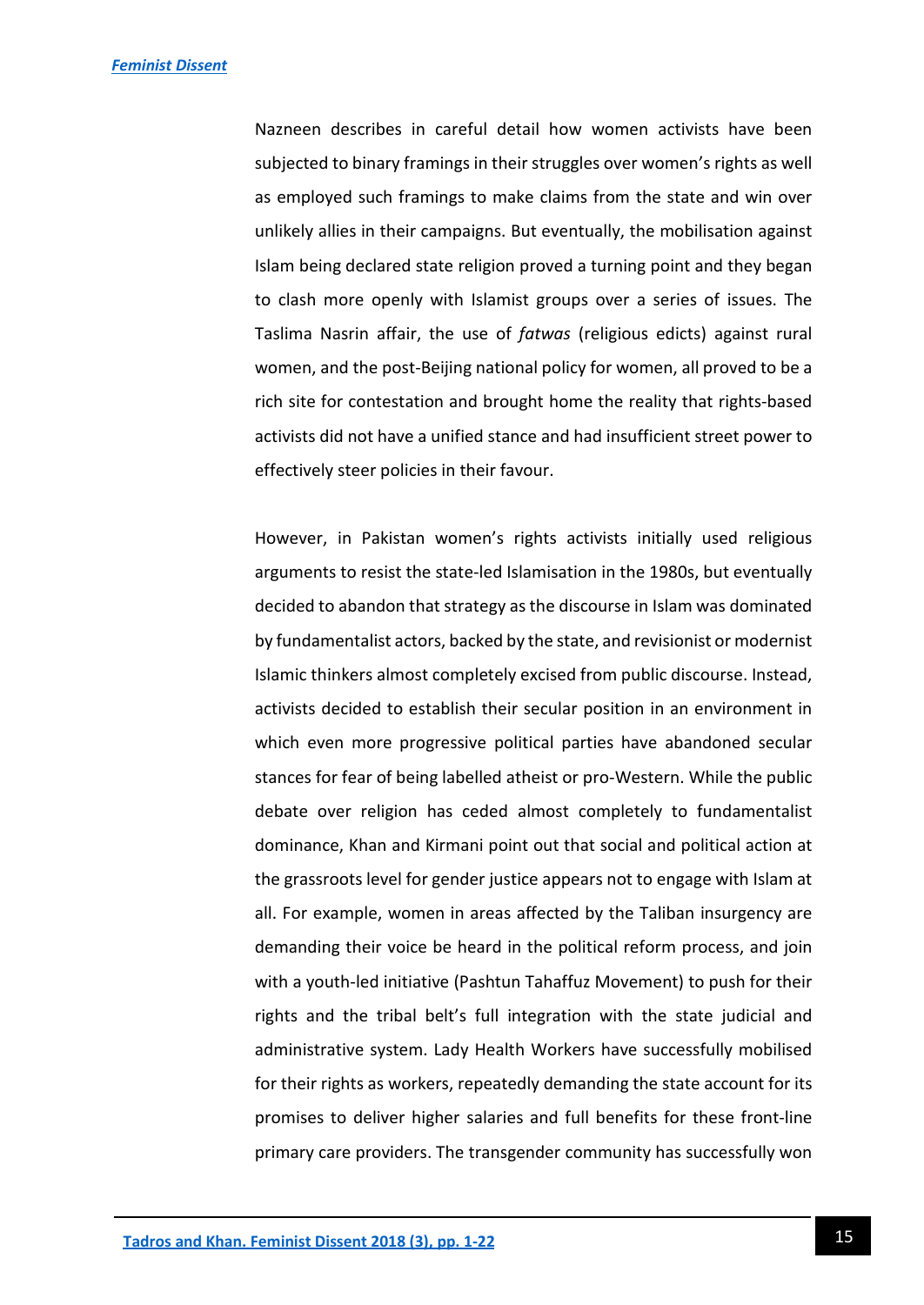recognition from the courts and the right to freely choose and declare their gender on official documents, while the land-rights movement amongst peasants in Punjab has yet to achieve some measure of success.

In northeast Nigeria the ongoing violent conflict has thrust women into new roles, exposing them to increased sexual violence but also forcing them to assume head of household status and actively participate in rescuing men caught up in the conflict. However the influence of Christian and Muslim religious conservative forces has narrowed permissible sexual practices, forcing more traditionally sanctioned exploratory behaviour and non-normative orientations out of bounds. Here, the 'religious' and culturally 'authentic' cannot be read as the same at all, in fact they are pitted against one another as young people struggle to cope. Yet Chitra reminds us of the complexity on the ground, where women organise in both secular and faith-based organisations, Muslim and Christian, to jointly push for women's rights.

The effect of local context on women's rights mobilisations is that women come together variously, depending on the cause for which they unite, and they employ discourses strategically depending on the cause. For example, they use international human rights instruments to lobby with government and faith narratives around violence with religious leaders. Women are cautious when talking about religion, many are active believers themselves, reluctant to challenge religious leaders, and sometimes Christian and Muslim women share in mutual mistrust of each other's communities. Women's rights activists believe they need to work with religious and traditional leaders if they would like change to happen – with mixed outcomes. In fact, many activists hold strongly homophobic and transphobic positions, and a limited amount of success around sexual violence issues (violence against girls rather than intimate partner violence) has been achieved to date.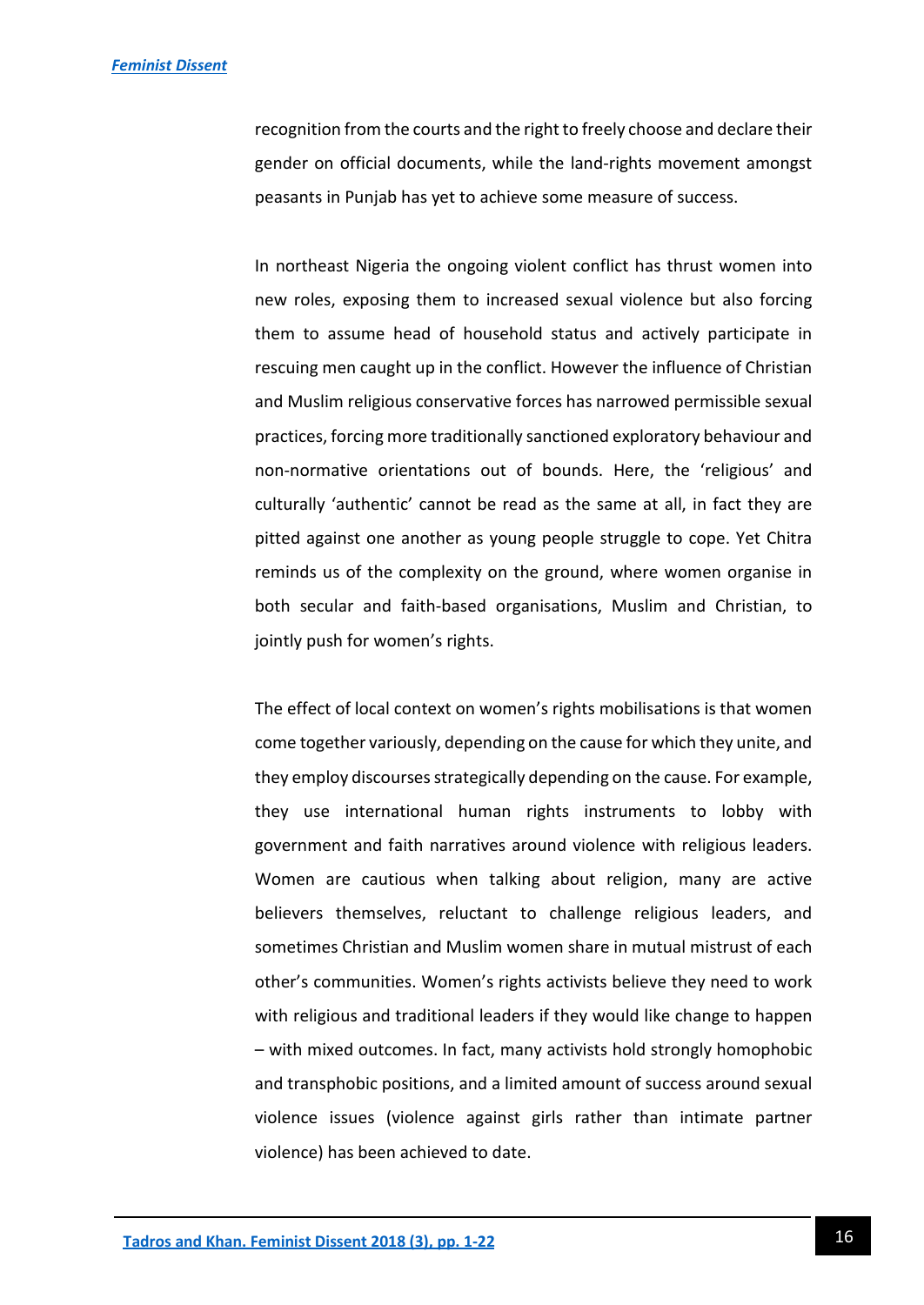In Egypt, where human rights violations were across the spectrum of political, economic and social spheres, advocates of gender justice still insisted on using legal instruments to hold accountable those responsible for human rights violations in the form of sexual violence. In a postrevolutionary context, where neither the appeal to the street nor performative forms of using public space to make a case are possible, feminists and gender justice advocates have sought whatever institutional channels are open to fight back. Their struggle is underpinned by a recognition that the state is not monolithic and instruments of claimsmaking will change from one issue to another.

This article began with a plea for a paradigmatic shift. The shift that the articles speak to cumulatively is one informed by the need to challenge binaries and counter-binaries. Our interpretive framework is therefore structured by a number of propositions emanating from the cross-country case studies presented in this issue.

#### These are:

(1) *A continuous interrogation of the discursive nature of binaries, their genealogies, political functions and shifting deployments across time and space.* 

One of the clear inferences from the various authors' historical tracing of the *where, when, how and by whom* dimensions of binary constructs is that they do not emanate from a singular, linear Western narrative of supremacy. The unpacking of the genealogy of binary framings in Bangladesh, Egypt, Pakistan, Nigeria and Tunisia all point to local actors' constructing binaries of their own at historical junctures, appropriating them contextually in struggles of power. However, as with Western binary framings, they too are underpinned by political projects of supremacy (of local culture, religion, or both) and they too are hegemonic insofar as they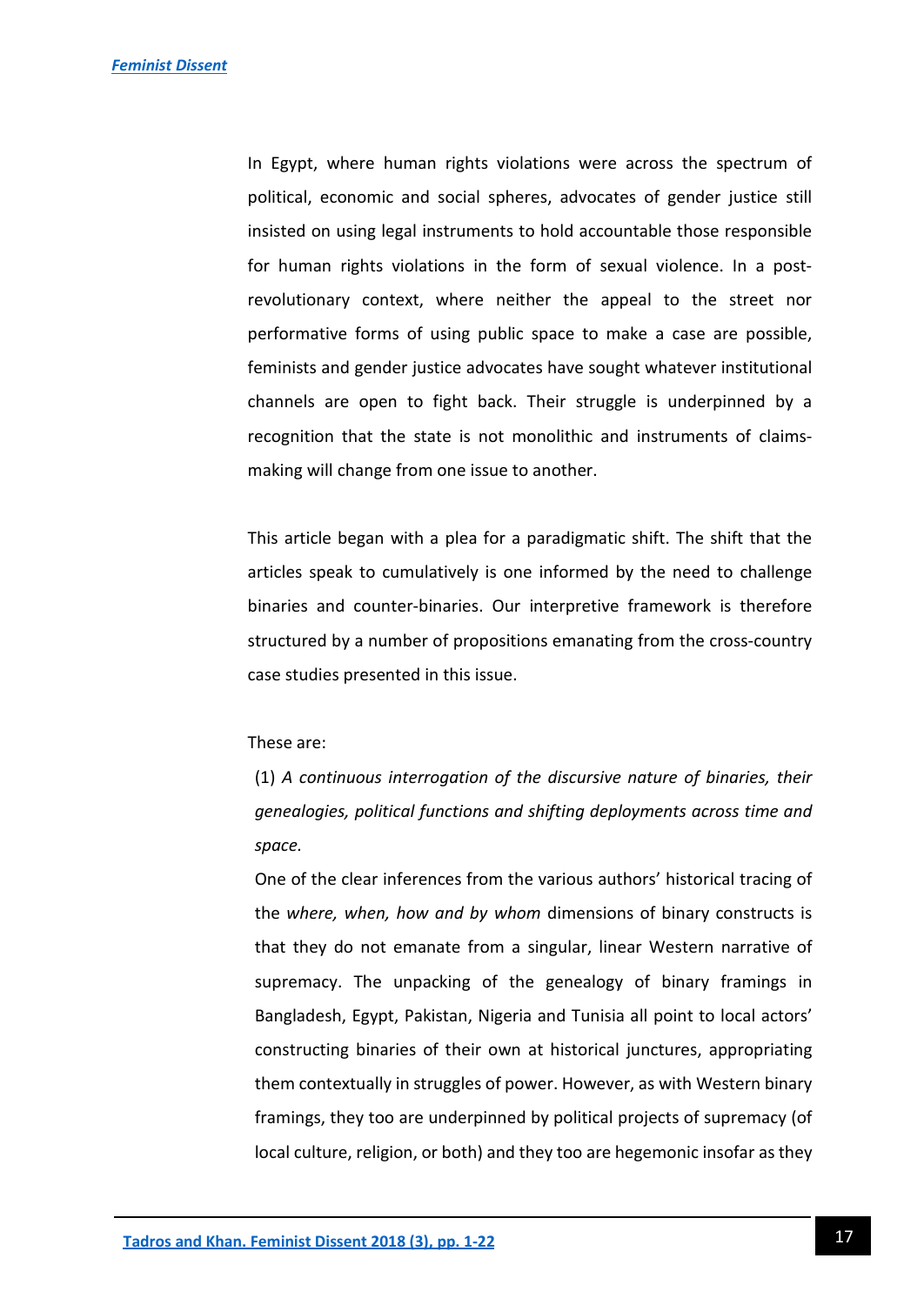seek to have a homogenising impact on what constitutes 'the right pathway'. This is in no way to suggest that the premise for criticisms of orientalist binaries are not valid, certainly, the power of representation to vilify 'the other' is clearly manifest in many spaces where racism and orientalism thrive in the West. However, it is to suggest that critiques developed to explain Western policy and discourse are not 'travelling theories' that transcend their context-specific origins and audiences.

(2) *The re-engagement with collective agency in relation to accountability outcomes is a necessary driver for a paradigmatic shift.*

Certainly, as Mahmood (2011) and Cooke (2001) eloquently show in their ethnographic studies of Islamist women, there is a risk of overlooking the many expressions, drivers and dynamics of women's exercise of their agency, if epistemologically we only identify one form of agency, that of the feminist subject. However, the articles in this issue caution against the dangers of a complete disentangling of agency from accountability outcomes for equality.

Our papers together can be read as an argument for reintegrating our understanding of women's agency with accountability outcomes. In her study of women's piety movements in Cairo, Mahmood argues for a separation of the analytical from the political in order to maintain anthropological openness to one's subjects (Mahmood, 2011) - an approach that many scholars of Islamist women's groups in Pakistan have adopted. However, as Vasilaki (2016, p. 117) points out, there is no scholarship that is apolitical. To argue otherwise is to repeat the mistakes of positivist, Eurocentric scholarship with its claims of being objective and value-free. Rather, all research subjects, including Islamist women, must be placed within their wider political and historical contexts in order to be properly understood. Mufti (2013) argues that in their efforts to paint an empathetic picture of their research subjects, 'post-secular' scholars often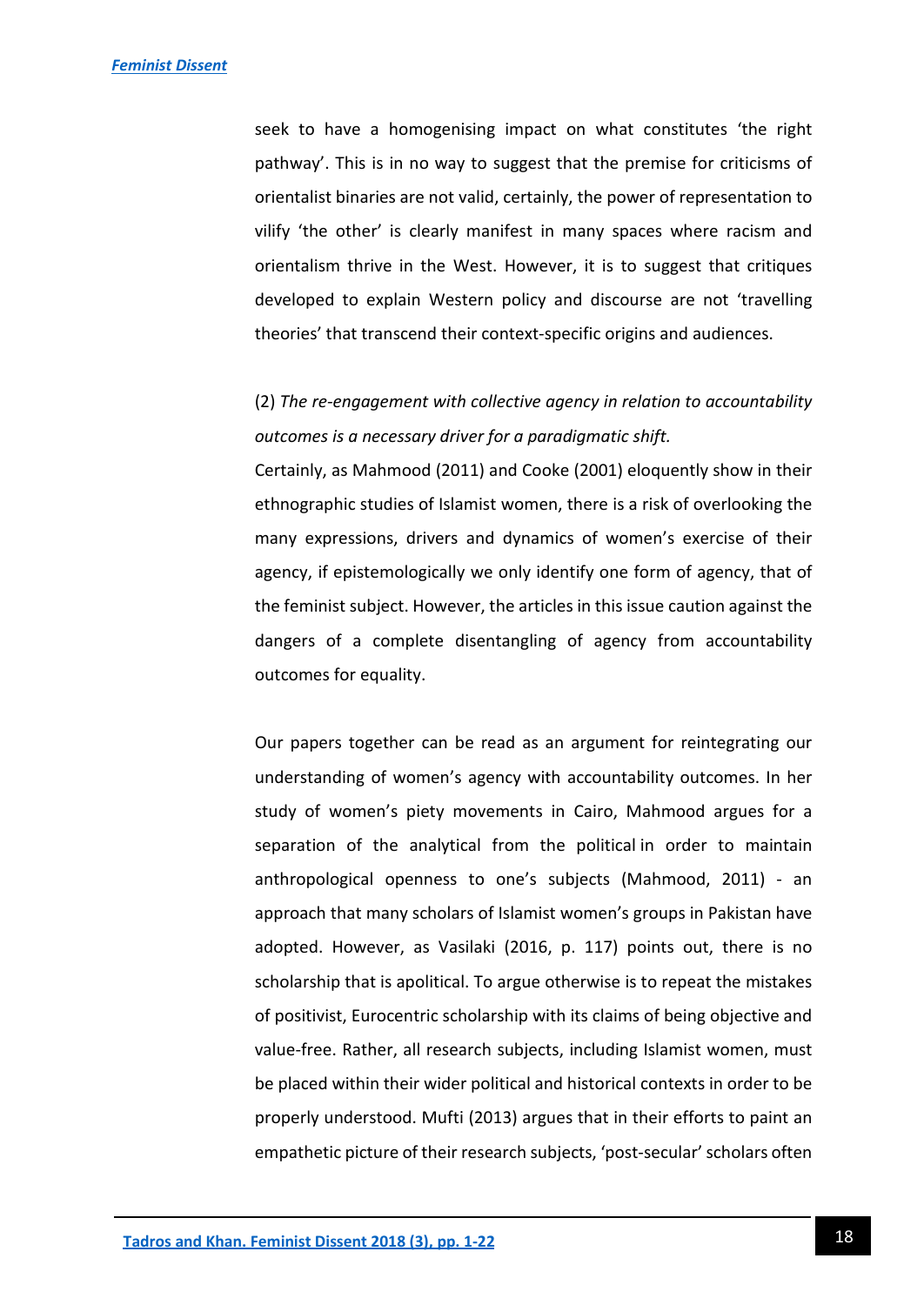fall into the trap of 'ethnographic philanthropy', reaffirming the 'otherness' of pious Muslim women by writing in a manner that is overly sympathetic with their positions and hence uncritical.

For example, Mahmood argues women's engagement in the politics of piety was not connected to the Muslim Brothers in Egypt (2011). However, the exercise of political agency is dynamic and the mosque became an important mobilising space for building political constituencies by the Muslim Brotherhood and other Islamist movements post the 2011 revolution. It is impossible to dismiss that women expressing agency in piety would not have also expressed their agency in other political ways. In a context in which the Muslim Brotherhood became a leading champion of circumscribing women's legal and social rights in post-revolutionary Egypt, the accountability outcomes of such expressions of political agency of women frequenting the mosques need to be examined as more than expressions of pietistic agency. This became even more apparent in the case of Bangladesh where Nazneen's study of women in Qu'ran study circles showed how in some cases, they became highly active in the Islamist-led campaign against the National Women's Development Policy. This suggests that accountability for agency cannot be overlooked, because the impact is not always merely an expression of personal subjectivity; within a society or country there will be implications when this agency functions as part of a collective.

#### (3) *The state is a site of struggle for accountability.*

The state is not *necessarily* the primary interlocutor for women's mobilisations in the countries discussed here, but more often than not it is. There may be two important factors at play here: the nature of the conflict in each context, and the strategy employed by activists. Women activists in new formations who have suffered under Taliban violence in Pakistan's tribal areas have unflinchingly turned to the state for both their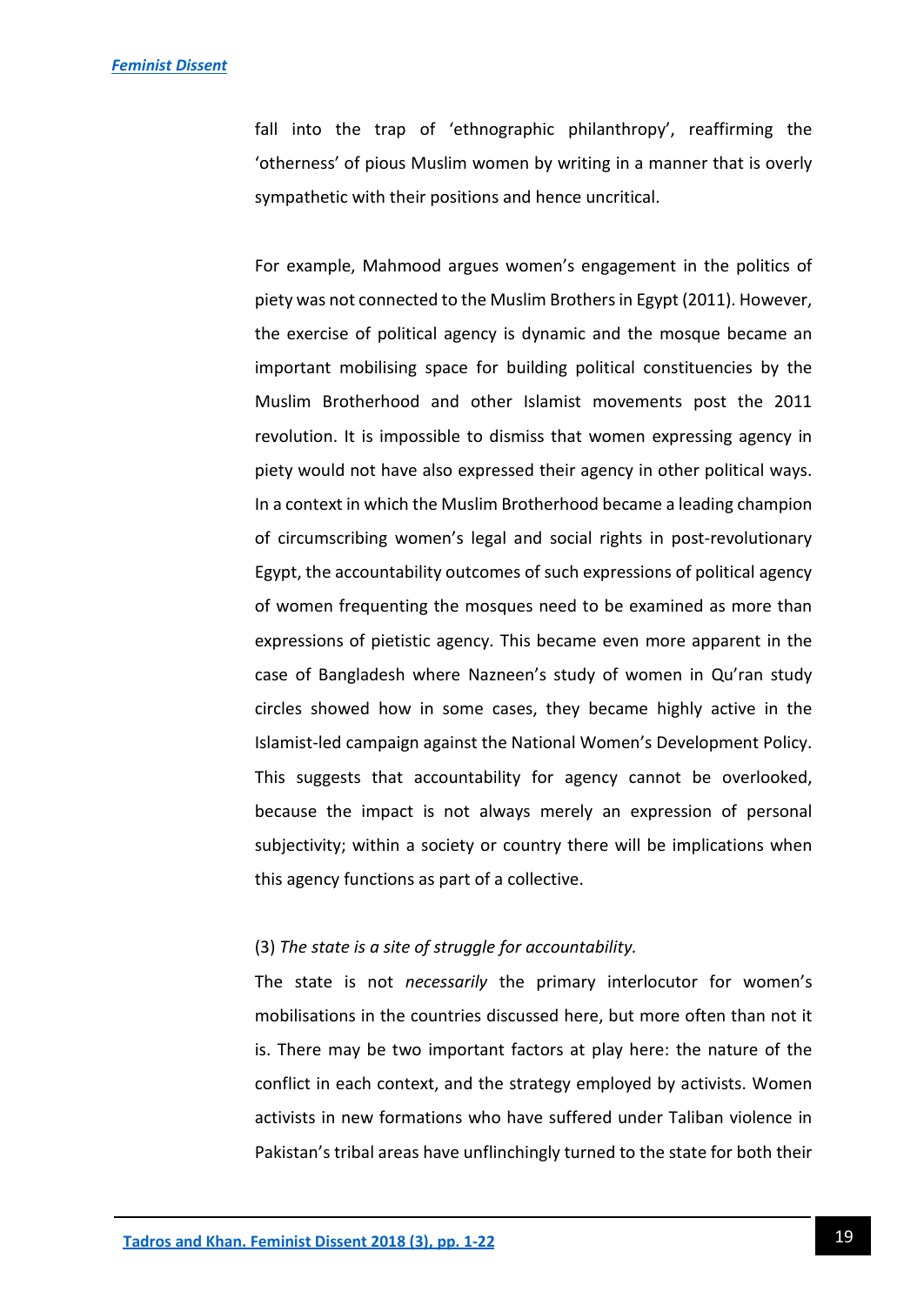rights as well as accountability. They demand the imposition of state structure upon their territory, long ruled by a combination of tribal councils and traditional customary laws and/or non-state militants attempting to impose Shari'a. By articulating their demands in terms of their fundamental (read: constitutional) rights, they are also appealing for the state to regulate itself (i.e. rein in military and assert judiciary) and become accountable to them as citizens. The landscape of gender activism described in Pakistan shows a clear bias in favour of collective mobilisation to demand rights from the state, however weak, ineffective, bias or corrupt it may be.

Can this be interpreted as a vindication of the broader state-focussed and secular women's rights movement in the country, and its strategy not to engage with Islam? In contexts where conflict has torn apart societies, and some non-state actors have proven far more dangerous and unaccountable to women than even a failing state, then the turn to an imagined state can be by far the best choice. The Islamists' call to create a Shari'a state, which is the explicit goal of both non-state actors such as the Taliban as well as religious parties who do participate in parliamentary politics, thus far does not offer a shared platform to the justice mobilisations described above in Pakistan – nor does it appeal to the vast majority of voters, who reject religio-political parties in the polls.

## (4) *Activists do not have the luxury of non-engagement in highly volatile and fragile contexts*.

As Elsadda notes: 'The pursuit of rights, similar to the pursuit of justice, must not only be contextualised, but must also be understood against the background of possibilities, struggles and achievable aims, rather than with reference to ideal worlds and abstract concepts'. What our cases reveal is that in highly unpredictable contexts, those that advocate for gender equality on the ground adopt a highly eclectic approach to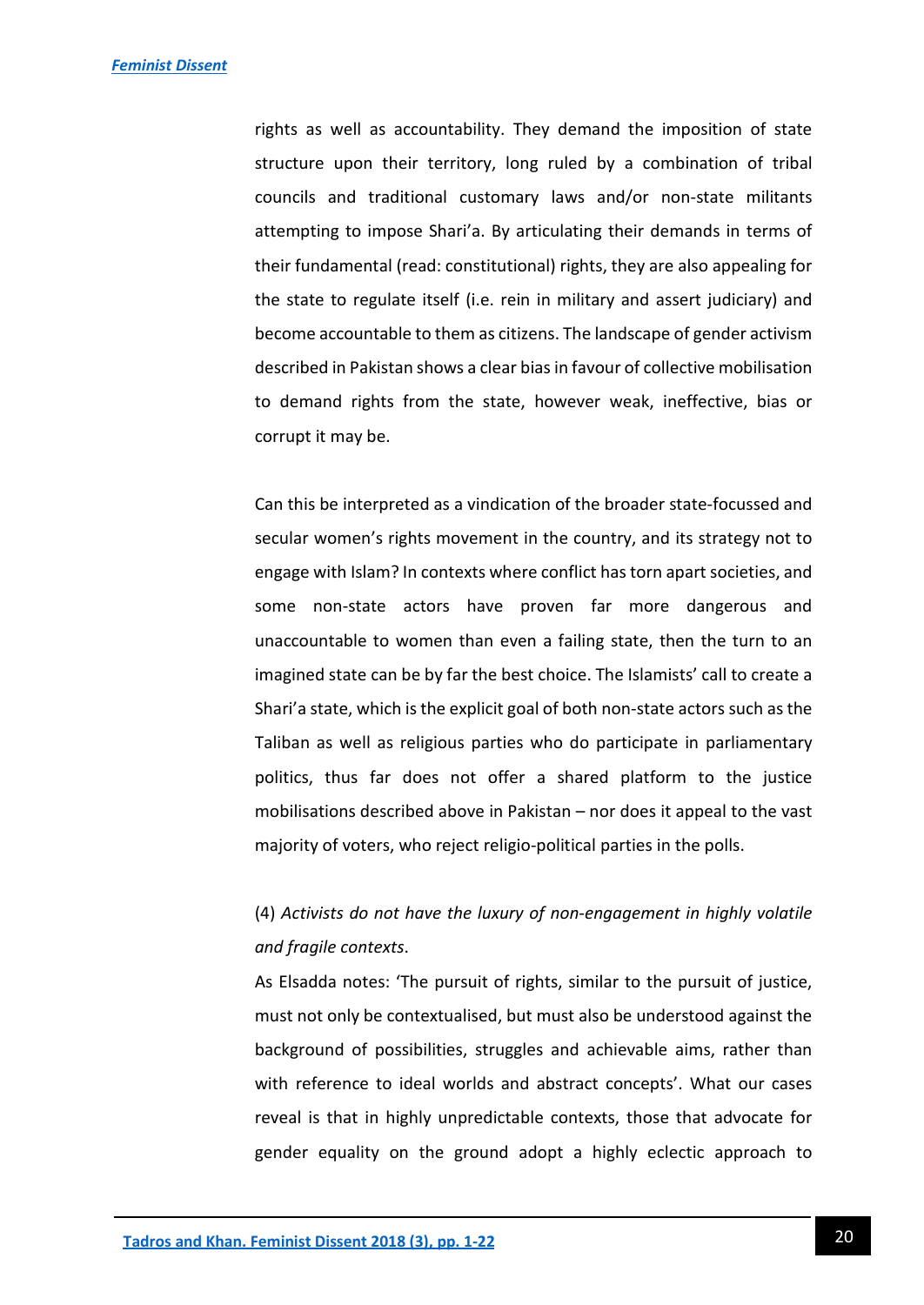engagement. From the women leaders of the Ecole Tunisienne, whose strong mastery of jurisprudence empowers them to challenge any appropriation of religion to circumscribe rights, to the formation of a common platform between Muslim and Christian faith based actors in Nigeria to advance girls' right to education, to women's rights activists using legal instruments to hold an authoritarian state to account for gender based violence legislation, to framing their struggle in instrumental terms in Bangladesh by highlighting the value of women's work to the economy, to the local struggles of the tribal women's association in Pakistan, the message is clear. In the bid to achieve accountability for women's equality outcomes, women's exercise of agency transcends binarism and representations thereof, whether by hegemonic actors in the West or in their own contexts.

#### **References**

Abu-Lughod, L. (2013) *Do Muslim women need saving?* Boston: Harvard University Press.

Brands, H and Edleman, E. (2017) *America and the geopolitics of upheaval.*  [online]. Available from: [http://nationalinterest.org/feature/america-the](http://nationalinterest.org/feature/america-the-geopolitics-upheaval-21258)[geopolitics-upheaval-21258.](http://nationalinterest.org/feature/america-the-geopolitics-upheaval-21258) (Accessed April 2018).

Cooke, M. (2001) *Women claim Islam*. London: Routledge.

Cornwall, A., Harrison, E. & Whitehead, A. (2009) *Gender myths and feminist fables: the struggle for interpretive power in gender and development*. Oxford: Wiley Press.

Hall, S. (1992) The West and the rest: discourse and power. In Hall, S. & Gieben, H. eds. *Formations of modernity*. Cambridge: Polity Press in association with the Open University: 185-227